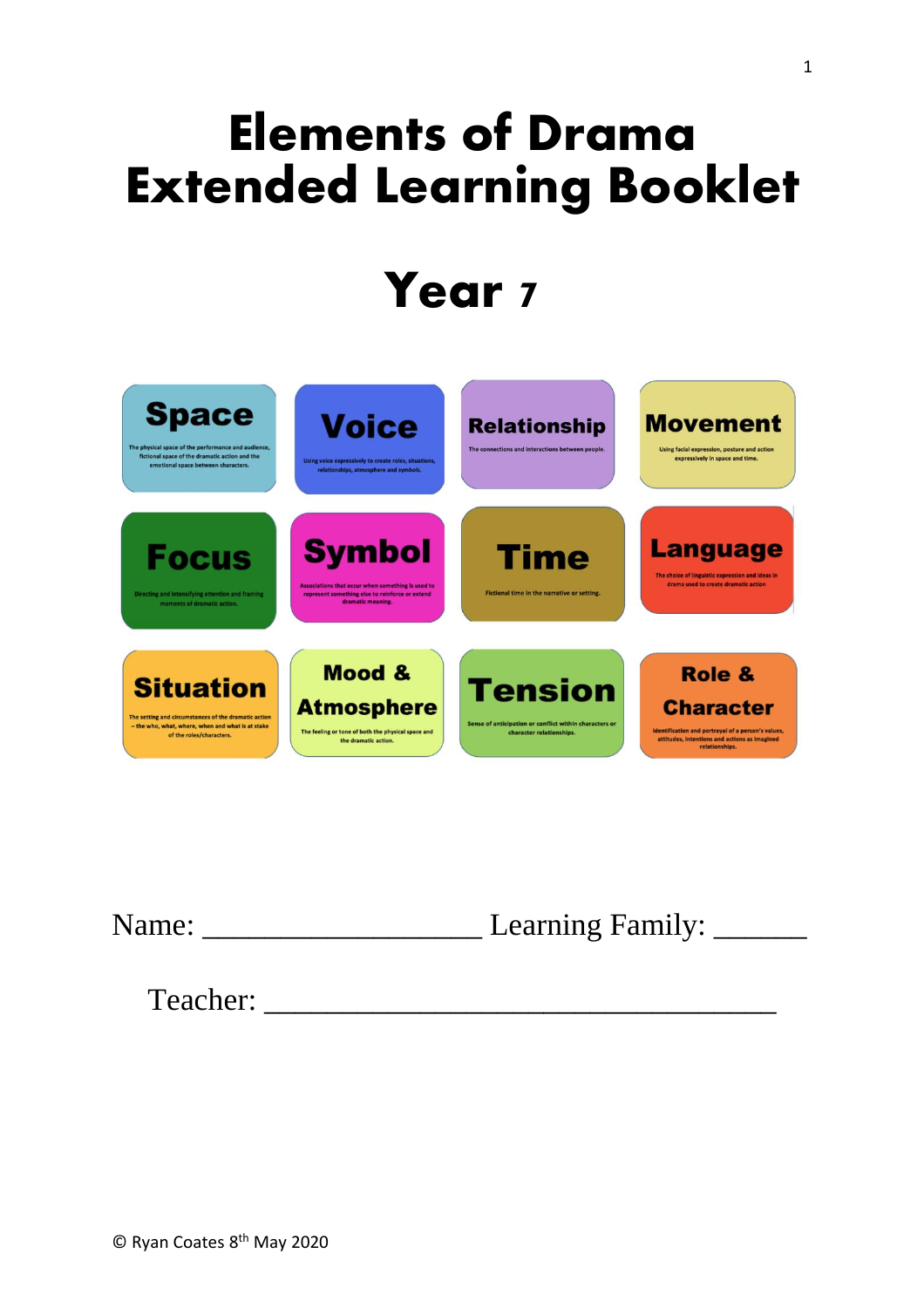### **Dramatic Element: Character**

Learning Objective: To recap our understanding of the dramatic element character.

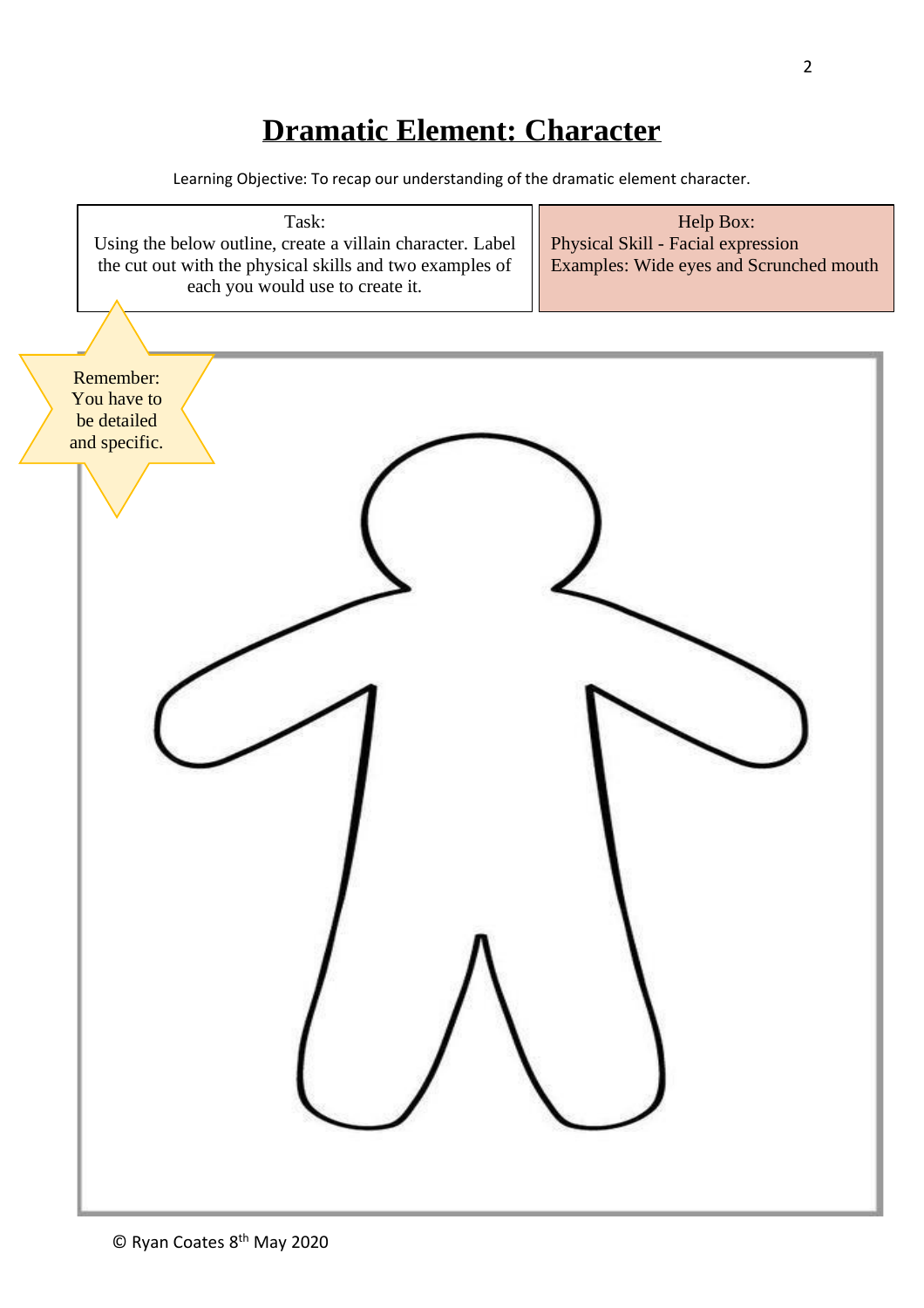# **Dramatic Element: Role**

Learning Objective: To recap our understanding of the dramatic element role.

| Task:                                                       | Help Box:                              |
|-------------------------------------------------------------|----------------------------------------|
| Around the role definition, circle map all of the different | Types of People:                       |
| types of people you could act out. When you cannot think of | <b>Class Clown Teacher</b><br>Mother   |
| anymore, draw a big circle around all of your ideas.        | <b>Homeless Person</b><br>Hero Old man |
|                                                             |                                        |

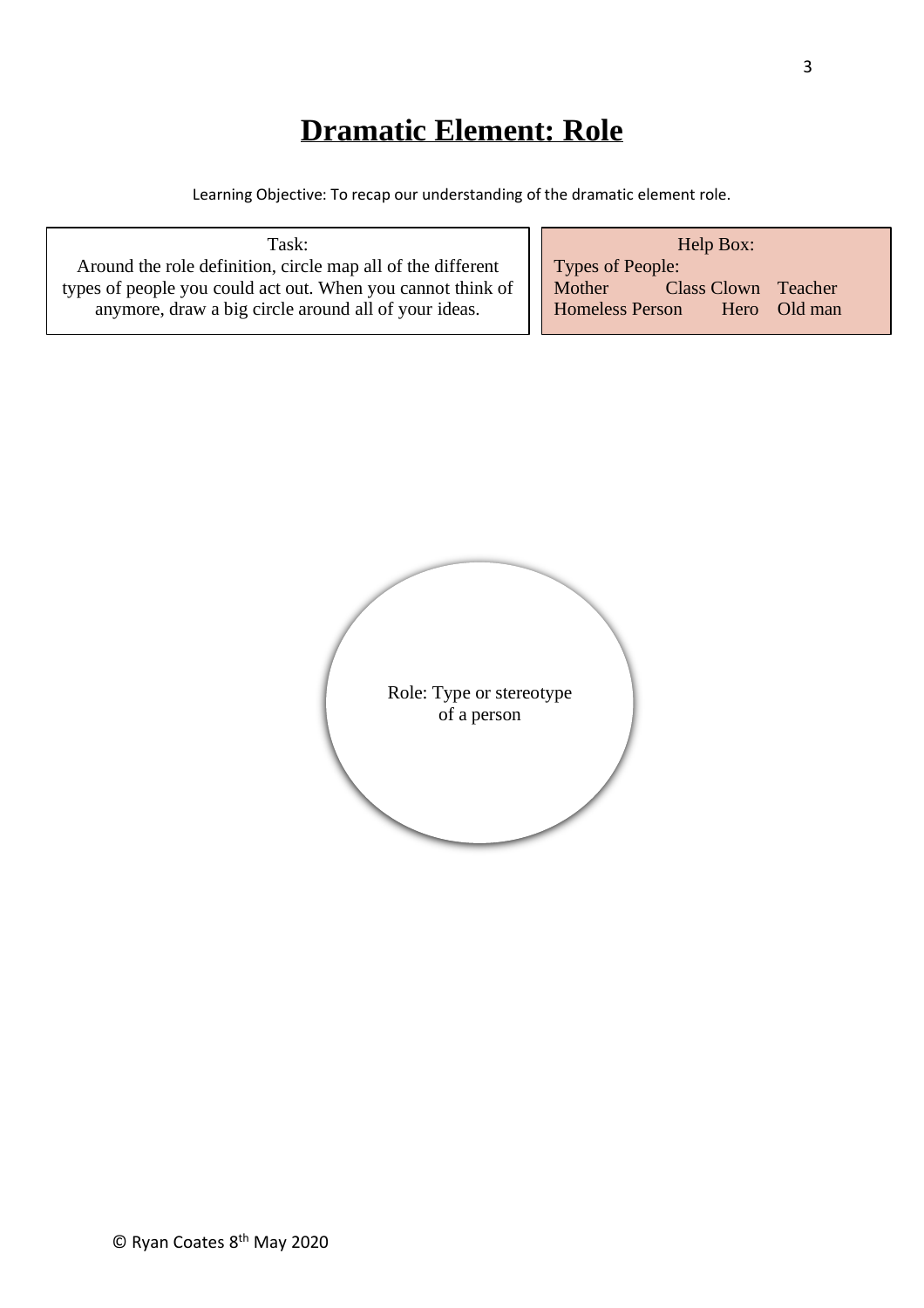#### **Dramatic Element: Relationship**

Learning Objective: To recap our understanding of the dramatic element relationship.

Task: Label the pictures with the correct relationship. If you think it could be two, justify why you chose one over the other.







 $5.$  6.











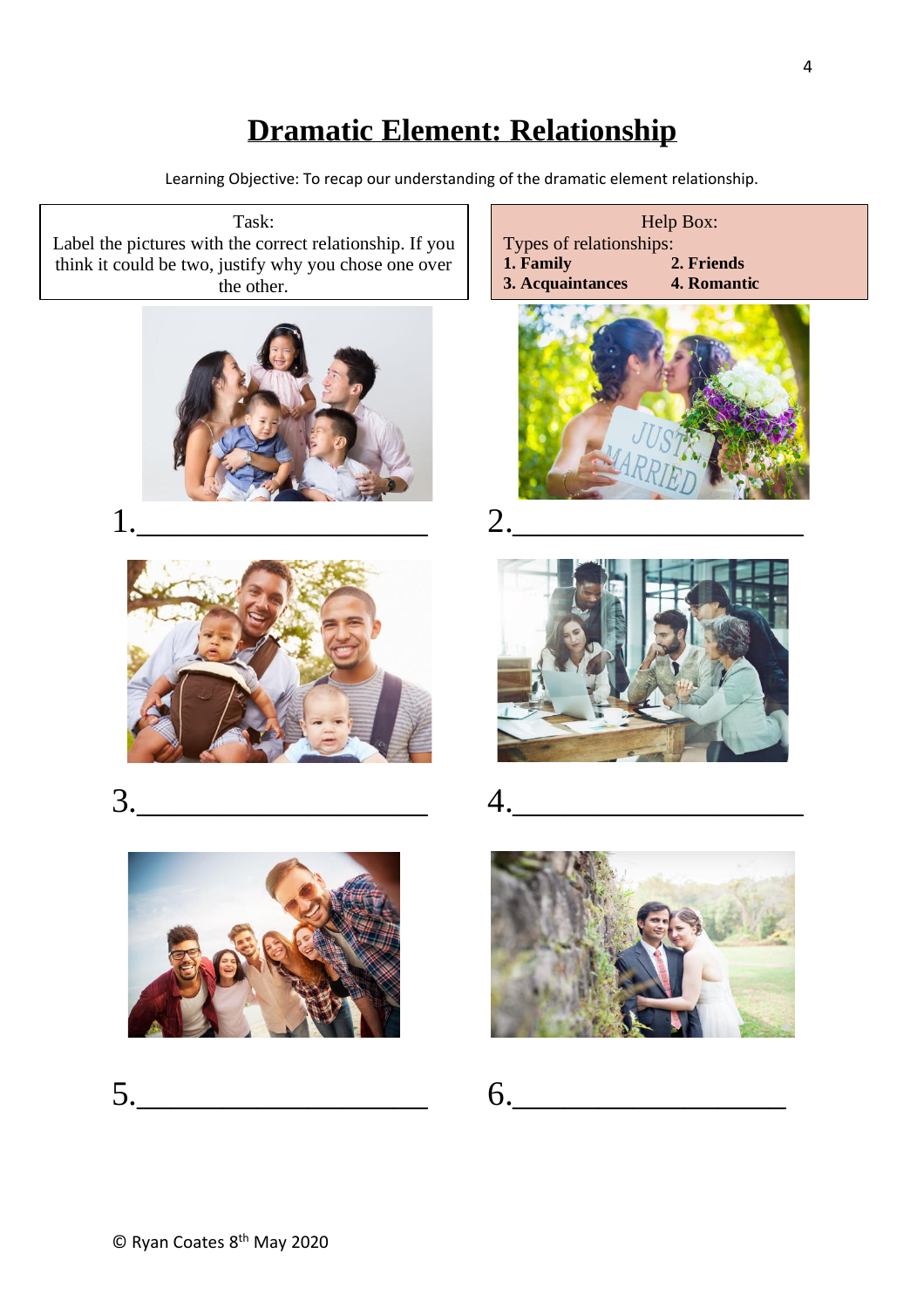## **Dramatic Element: Tension**

Learning Objective: To recap our understanding of the dramatic element tension.



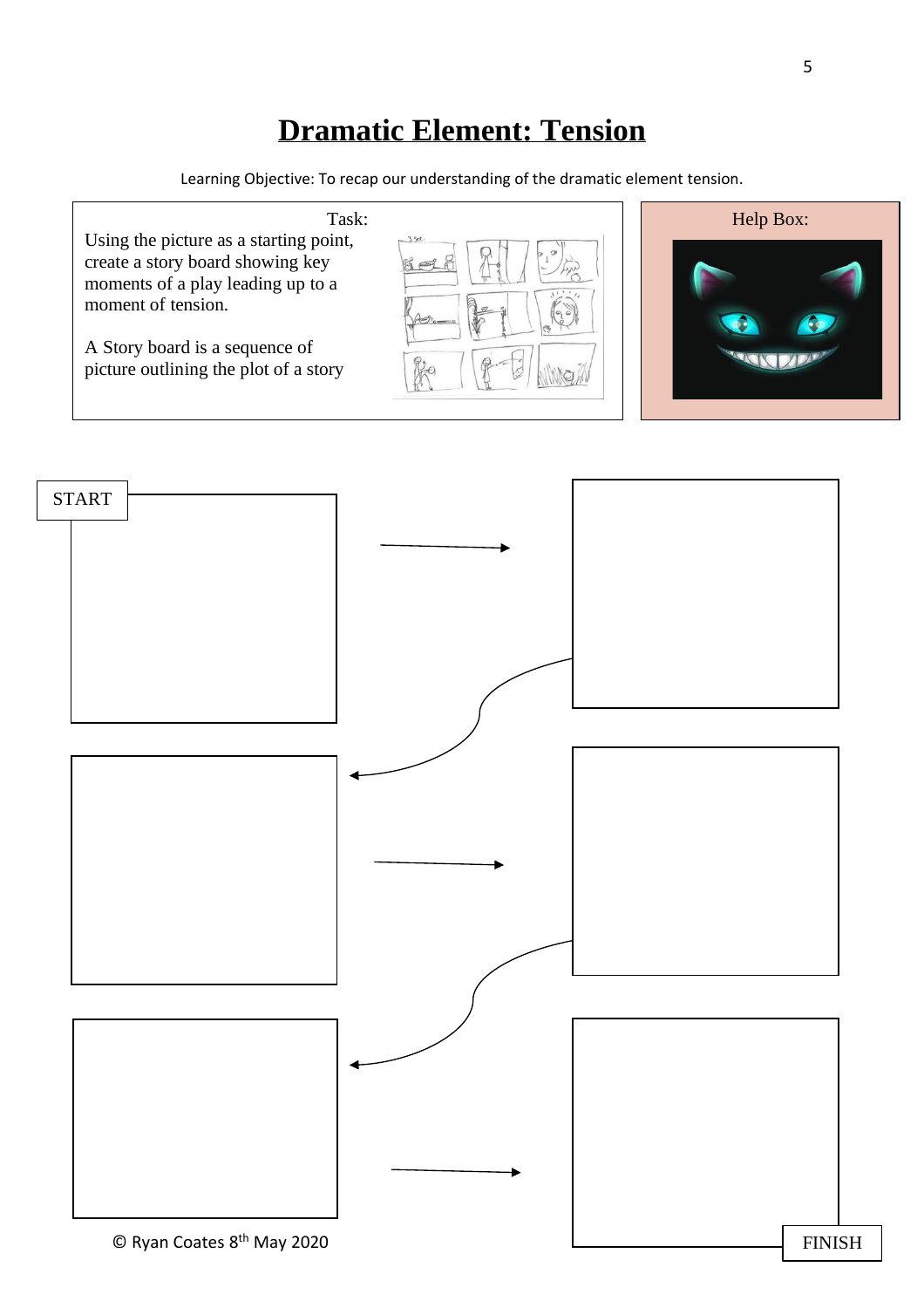### **Dramatic Element: Focus**

Learning Objective: To recap our understanding of the dramatic element focus.

| Task:<br>Create your own spot the difference. Tell us how<br>many there are. Once you are finished, define<br>what focus is in the line provided. | Help Box:<br>A spot the difference<br>gives you two pictures<br>which look similar; however,<br>they have small differences. |
|---------------------------------------------------------------------------------------------------------------------------------------------------|------------------------------------------------------------------------------------------------------------------------------|
|---------------------------------------------------------------------------------------------------------------------------------------------------|------------------------------------------------------------------------------------------------------------------------------|

**Focus requires you to\_\_\_\_\_\_\_\_\_\_\_\_\_\_\_\_\_\_\_\_\_\_\_\_\_\_\_\_\_\_\_\_\_\_\_\_\_\_\_\_\_\_.**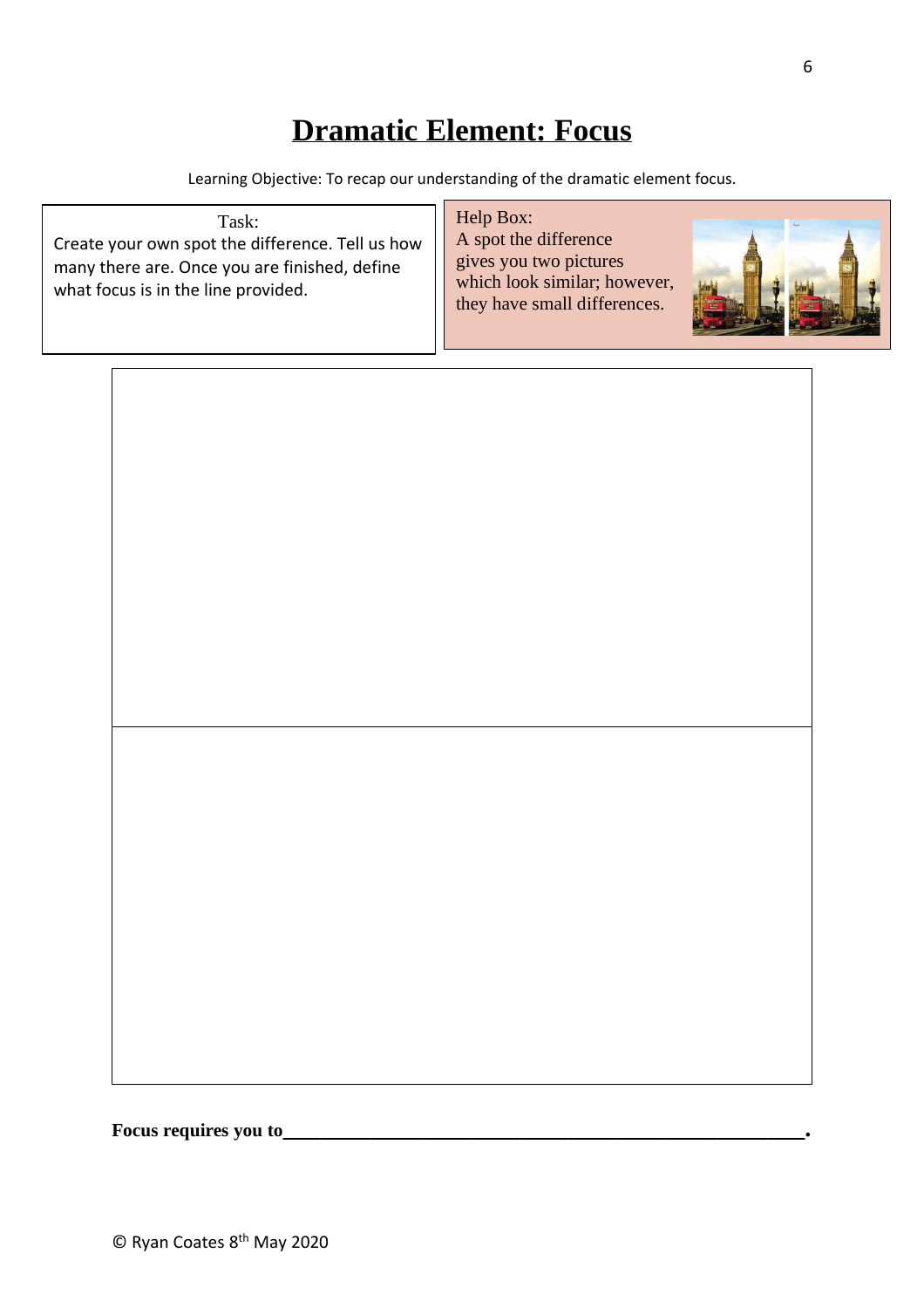## **Dramatic Element: Situation**

Learning Objective: To recap our understanding of the dramatic element situation.

| Task:                                               | Help Box:                              |
|-----------------------------------------------------|----------------------------------------|
| On the lines provided set the scene for a           | Make sure that you mention:            |
| performance using the following image.              | Who the characters are in the script.  |
|                                                     | Where the characters are.              |
| In drama we call this the subtext, all the          | What the time, day, month and year is. |
| information given to us prior to the play starting. | What is at stake.                      |
|                                                     |                                        |
|                                                     |                                        |

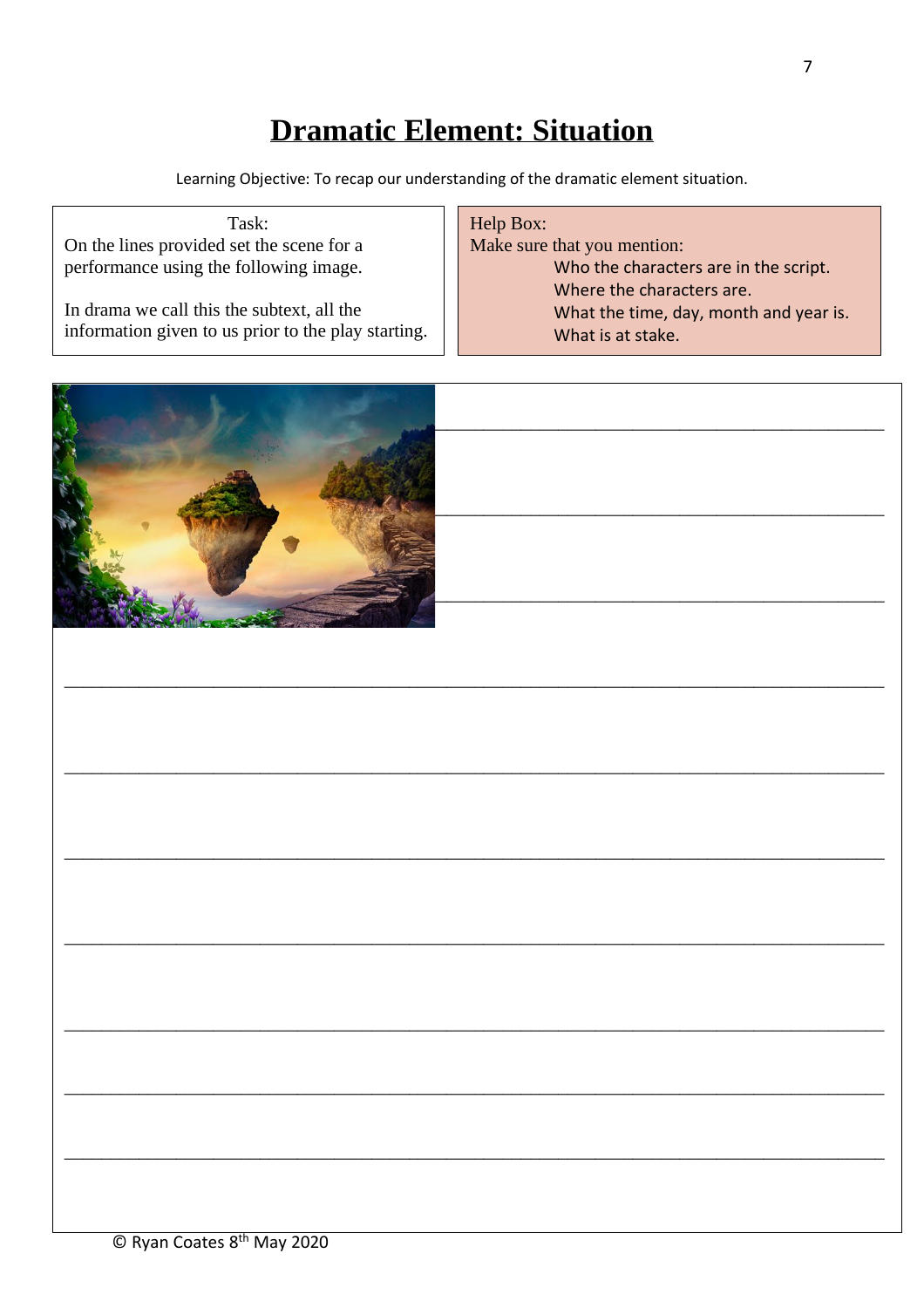#### **Dramatic Element: Time**

Learning Objective: To recap our understanding of the dramatic element time.

Task: On the clock face, draw a time. Under the clock write an activity that you would do at this time. Inside the final box, write your own definition of time.















| Time is |  |  |
|---------|--|--|
|         |  |  |
|         |  |  |
|         |  |  |
|         |  |  |
|         |  |  |
|         |  |  |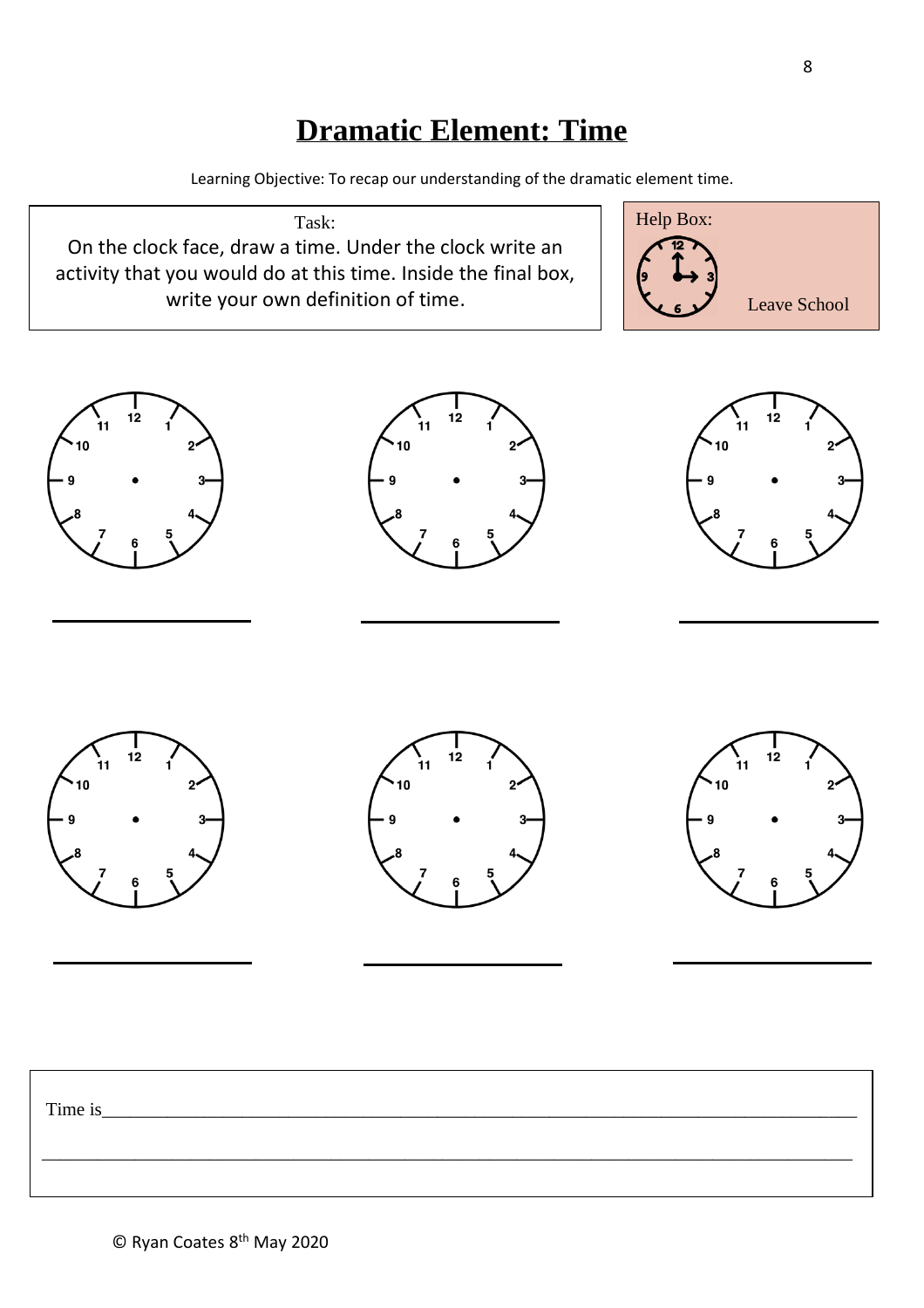# **Dramatic Element: Place**

Learning Objective: To recap our understanding of the dramatic element place.

| Task:<br>Create your own set design<br>for the following picture. | Help Box:<br>Draw a bird's eye view of the objects and<br>Label each item with its name and why |  |
|-------------------------------------------------------------------|-------------------------------------------------------------------------------------------------|--|
| What would you put on<br>your stage to show place?                | you need it. One you are done, define<br>place at the bottom of the page.                       |  |



th May 2020

© Ryan Coates 8 Place is\_\_\_\_\_\_\_\_\_\_\_\_\_\_\_\_\_\_\_\_\_\_\_\_\_\_\_\_\_\_\_\_\_\_\_\_\_\_\_\_\_\_\_\_\_\_\_\_\_\_\_\_\_\_\_\_\_\_\_\_\_\_\_\_\_\_\_\_\_\_\_\_\_\_\_\_\_\_\_\_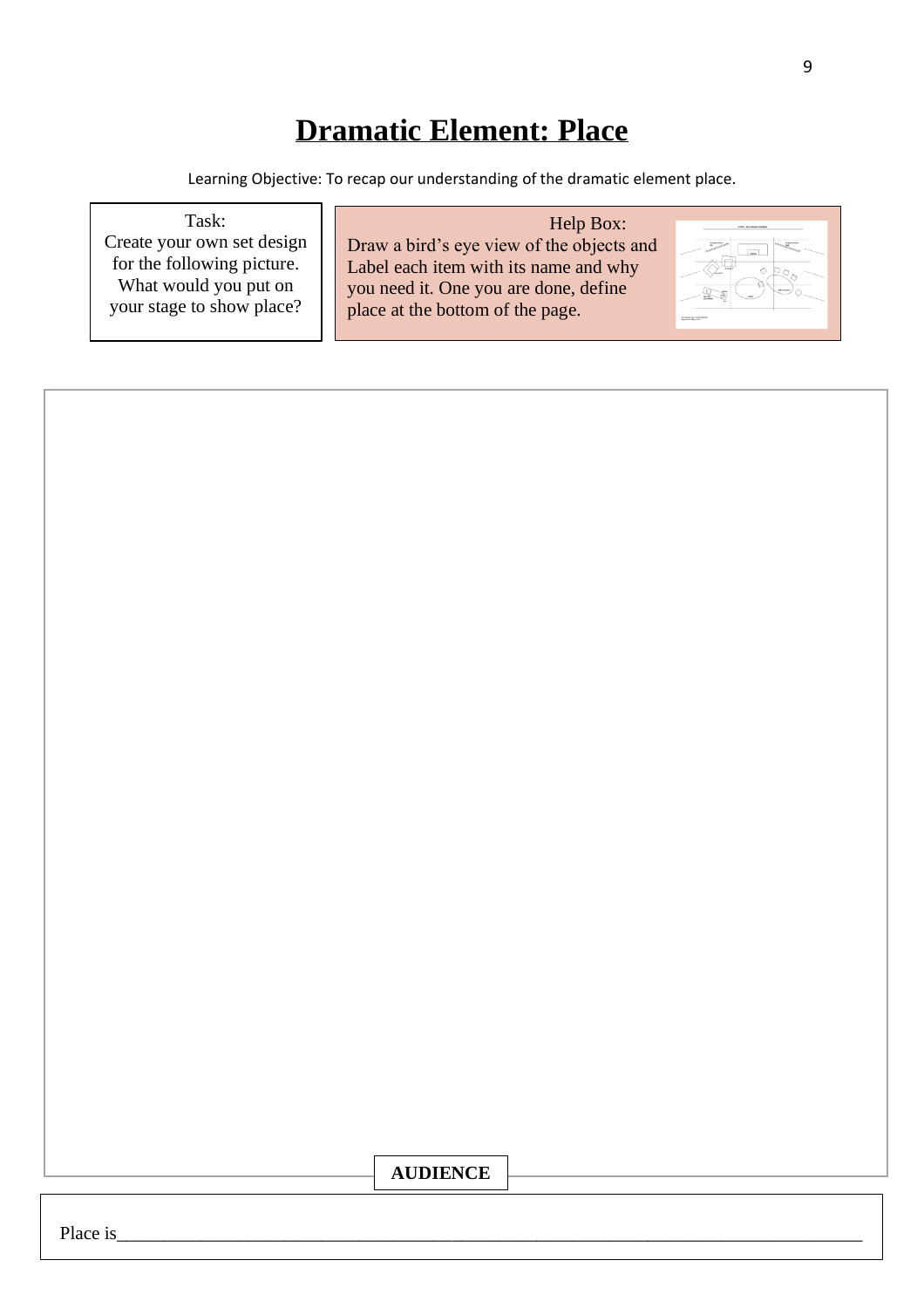# **Dramatic Element: Language and Voice**

Learning Objective: To recap our understanding of the dramatic elements language and voice.

| Task:                                                             |  |
|-------------------------------------------------------------------|--|
| Find the vocal skills below and then write two $\left  \right $ E |  |
| examples for each one around the find-a-word. $\ \cdot\ $         |  |
|                                                                   |  |

Help Box: Example: Gait  $\overline{\phantom{a}}$  Slow and steady

#### **Words: Pitch, Intonation, Pause, Emphasis, Dynamics, Breath Control, Accent, Pace**

**Vocal Skills** 

| Χ           | K                | J | A           | $\mathbf P$      | V                     | V             | S                | $\bigcirc$  | I                  | V           | Η           | Г                | $\, {\bf B}$ | $\, {\bf P}$  |
|-------------|------------------|---|-------------|------------------|-----------------------|---------------|------------------|-------------|--------------------|-------------|-------------|------------------|--------------|---------------|
| Χ           | Υ                | W | $\mathbf F$ | Η                | N                     | $\mathbb D$   | L                | N           | $\bigcirc$         | Χ           | О           | R                | B            | J             |
| ${\bf P}$   | I                | Τ | $\mathsf C$ | Η                | S                     | Χ             | Τ                | Τ           | L                  | $\mathbb R$ | Η           | $\mathsf C$      | Τ            | W             |
| W           | T                | R | R           | E                | F                     | $\bigcirc$    | $\, {\mathbf P}$ | Κ           | Τ                  | Χ           | N           | I                | I            | W             |
| R           | $\mathbb D$      | Q | $\mathsf C$ | V                | $\rm N$               | Κ             | S                | N           | Χ                  | I           | $\mathbb D$ | Τ                | Α            | Q             |
| O           | N                | Υ | O           | Α                | Υ                     | $\mathsf C$   | $\bigcirc$       | I           | F                  | $\mathsf C$ | О           | Χ                | Η            | $\mathbbm{I}$ |
| Μ           | М                | N | T           | Ζ                | $\boldsymbol{\nabla}$ | $\mathsf C$   | $\mathbf T$      | Χ           | $\rm S$            | $\mathbb M$ | R           | Q                | $\bigcirc$   | $\mathsf C$   |
| Κ           | U                | I | $\mathsf C$ | Μ                | Η                     | N             | Χ                | N           | $\mathbf{F}% _{0}$ | Α           | $\mathbb M$ | U                | $\mathbb D$  | Ζ             |
| S           | $\circ$          | Α | W           | T                | $\mathbb M$           | $\mathbf D$   | Υ                | U           | $\mathbf F$        | V           | $\rm H$     | L                | U            | Υ             |
| N           | U                | N | Α           | $\rm S$          | $\mathsf C$           | $\mathbbm{I}$ | М                | Α           | $\rm N$            | Υ           | $\mathbb D$ | $\, {\bf P}$     | Τ            | Q             |
| F           | V                | E | Α           | $\mathcal{C}$    | $\mathsf C$           | E             | N                | Τ           | ${\bf P}$          | ${\bf P}$   | Υ           | S                | Μ            | J             |
| $\mathbb D$ | $\, {\mathbb R}$ | Ι | $\mathbb D$ | $\, {\mathbb R}$ | Κ                     | W             | Κ                | $\mathbf F$ | Α                  | С           | Κ           | $\, {\mathbb P}$ | Τ            | E             |
| B           | L                | Κ | I           | Κ                | $\mathbb D$           | T             | $\rm N$          | $\circ$     | $\mathsf C$        | $\rm S$     | $\mathbb D$ | E                | Η            | U             |
| I           | N                | W | I           | $\mathbf B$      | $\mathbb M$           | $\mathbb R$   | $\, {\bf B}$     | T           | E                  | G           | F           | G                | Α            | E             |
| М           | U                | U | Χ           | L                | Μ                     | Ρ             | Α                | U           | S                  | Ε           | Η           | Χ                | Α            | Κ             |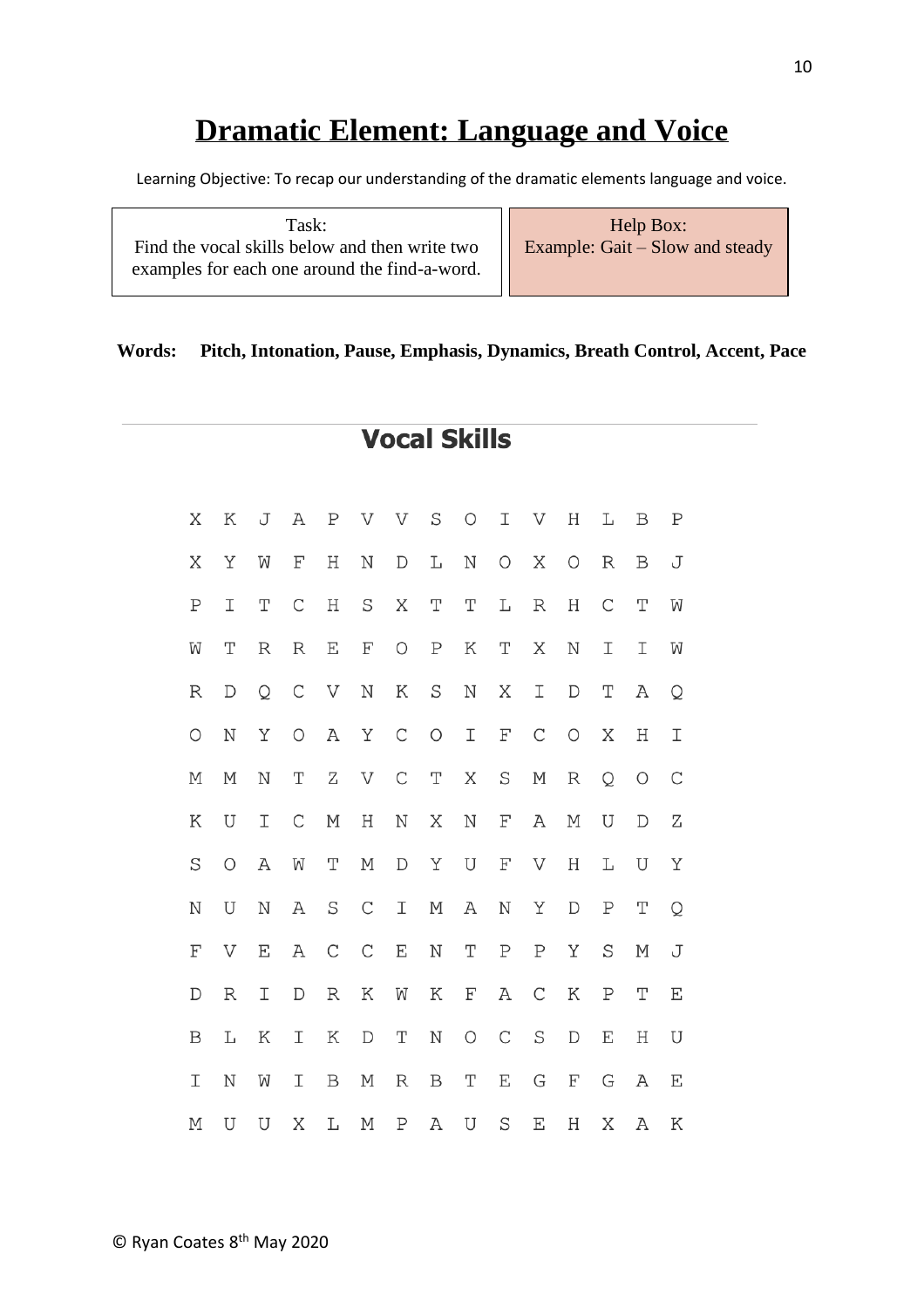### **Dramatic Element: Movement and Space**

Learning Objective: To recap our understanding of the dramatic elements movement and space.

Task: List the physical skills and give two examples for each.

Help Box: Example – Pitch: High Pitch and Low Pitch

| $\mathbf{E}$                                                                                                                                                                                                                                                                                                                                                                                                                                                        |  |
|---------------------------------------------------------------------------------------------------------------------------------------------------------------------------------------------------------------------------------------------------------------------------------------------------------------------------------------------------------------------------------------------------------------------------------------------------------------------|--|
| $\begin{tabular}{ c c c } \hline \multicolumn{1}{ c }{\textbf{T}} \multicolumn{1}{ c }{\textbf{T}} \multicolumn{1}{ c }{\textbf{T}} \multicolumn{1}{ c }{\textbf{T}} \multicolumn{1}{ c }{\textbf{T}} \multicolumn{1}{ c }{\textbf{T}} \multicolumn{1}{ c }{\textbf{T}} \multicolumn{1}{ c }{\textbf{T}} \multicolumn{1}{ c }{\textbf{T}} \multicolumn{1}{ c }{\textbf{T}} \multicolumn{1}{ c }{\textbf{T}} \multicolumn{1}{ c }{\textbf{T}} \multicolumn{1}{ c }{$ |  |
| $F$ and $F$ and $F$ and $F$ and $F$ and $F$ and $F$ and $F$ and $F$ and $F$ and $F$ and $F$ and $F$ and $F$ and $F$ and $F$ and $F$ and $F$ and $F$ and $F$ and $F$ and $F$ and $F$ and $F$ and $F$ and $F$ and $F$ and $F$ a                                                                                                                                                                                                                                       |  |
| $\begin{tabular}{ c c c c } \hline \quad \quad & \quad \quad & \quad \quad & \quad \quad \\ \hline \end{tabular}$                                                                                                                                                                                                                                                                                                                                                   |  |
| ${\bf A}$                                                                                                                                                                                                                                                                                                                                                                                                                                                           |  |
| $G$ and $G$ and $G$ and $G$ and $G$ and $G$ and $G$ and $G$ and $G$ and $G$ and $G$ and $G$ and $G$ and $G$ and $G$ and $G$ and $G$ and $G$ and $G$ and $G$ and $G$ and $G$ and $G$ and $G$ and $G$ and $G$ and $G$ and $G$ a                                                                                                                                                                                                                                       |  |
| S                                                                                                                                                                                                                                                                                                                                                                                                                                                                   |  |

**Challenge: What are the body shapes, levels and planes of movement?**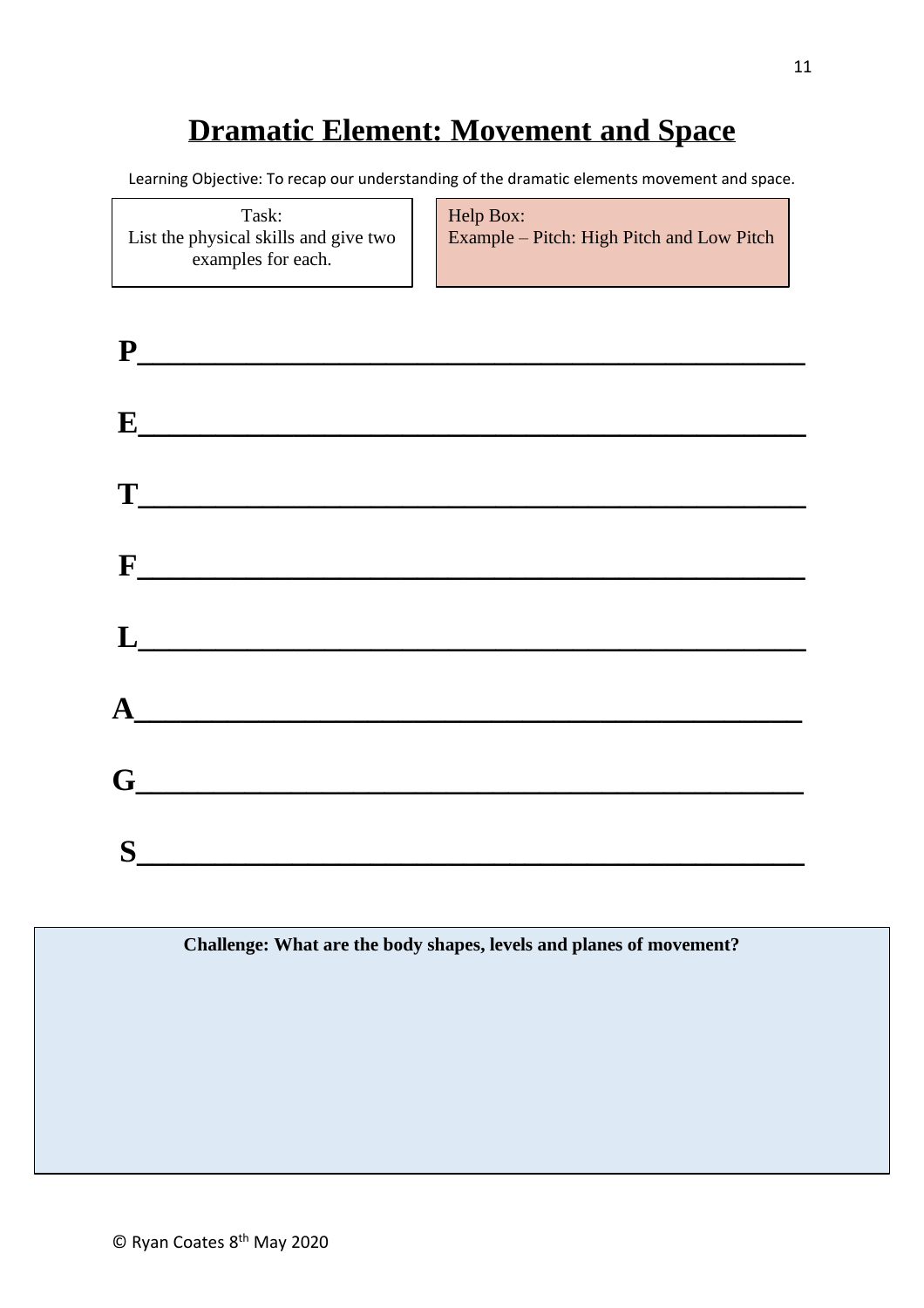#### **Dramatic Element: Mood and Atmosphere**

Learning Objective: To recap our understanding of the dramatic elements mood and atmosphere.

Task: Research the following YouTube songs and describe the mood and atmosphere they would create.

#### Help Box:

If you do not have access to a computer, you can go to the school computer rooms at lunch time to complete this.

**Video 1 - Spooky Scary Skeletons in Color:** <https://www.youtube.com/watch?v=XqVtNjyCQE0> **Video 2 - We Are The World 25 For Haiti:** <https://www.youtube.com/watch?v=Glny4jSciVI> Video 3 - Glee make you feel my love: [https://www.youtube.com/watch?v=z-uLll\\_cZHs](https://www.youtube.com/watch?v=z-uLll_cZHs) **Video 4 - Punjabi Wedding Song Video:** <https://www.youtube.com/watch?v=NuTx6Q4151s>

Video 5 - Maybe This Time: <https://www.youtube.com/watch?v=fD1hWjffGeE>

Find your own YouTube link and describe the mood and atmosphere it would create:

\_\_\_\_\_\_\_\_\_\_\_\_\_\_\_\_\_\_\_\_\_\_\_\_\_\_\_\_\_\_\_\_\_\_\_\_\_\_\_\_\_\_\_\_\_\_\_\_\_\_\_\_\_\_\_\_\_\_\_\_\_\_\_\_\_\_\_\_\_\_\_\_\_\_\_

\_\_\_\_\_\_\_\_\_\_\_\_\_\_\_\_\_\_\_\_\_\_\_\_\_\_\_\_\_\_\_\_\_\_\_\_\_\_\_\_\_\_\_\_\_\_\_\_\_\_\_\_\_\_\_\_\_\_\_\_\_\_\_\_\_\_\_\_\_\_\_\_\_\_\_